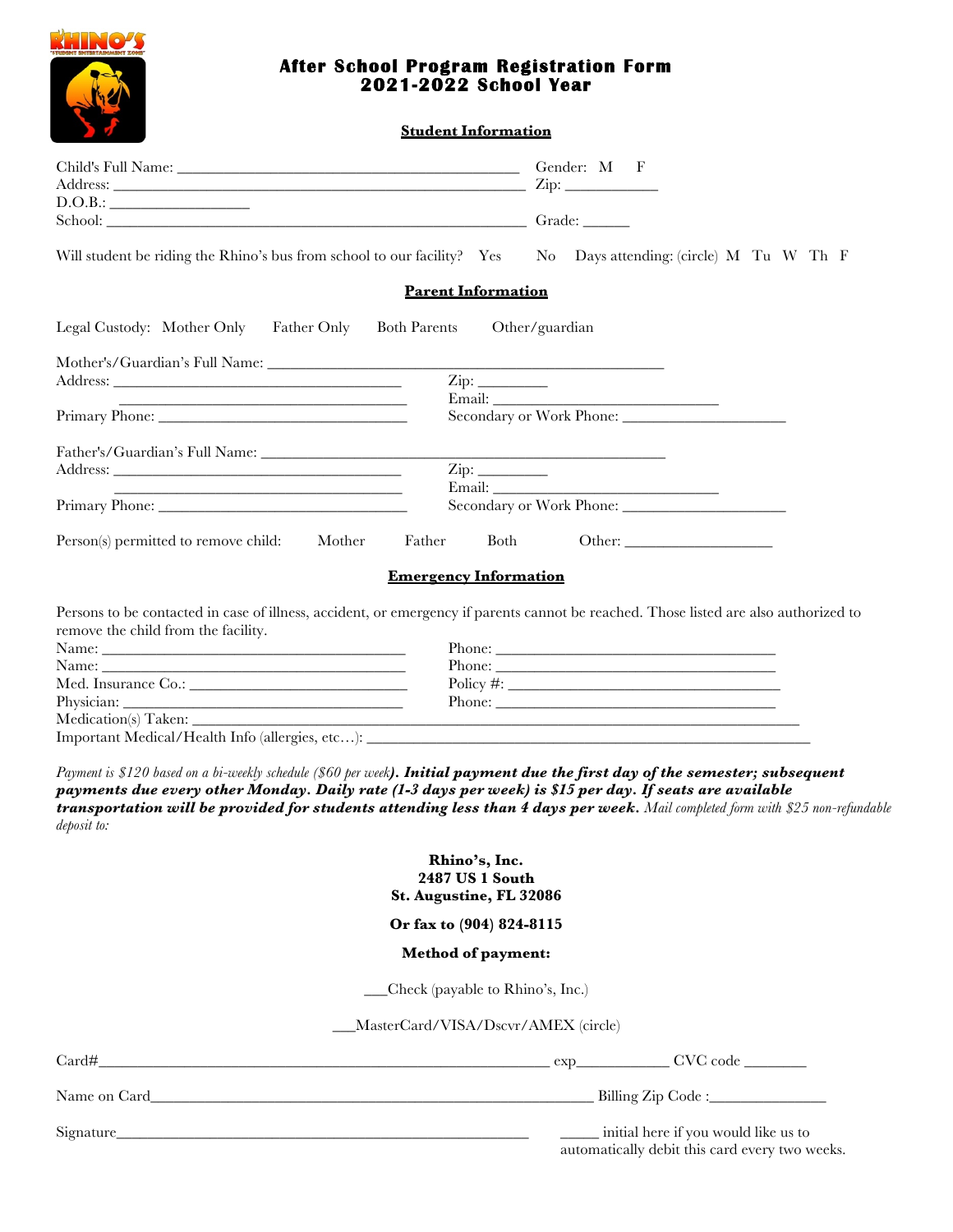# **Parent Policies and Procedures Contract**

\_\_\_\_\_1. All applicants pay an initial non-refundable deposit of \$25 upon enrollment. **This deposit will go toward your first monthly payment.**

\_\_\_\_\_2. Rhino's will be open for After School Care from 2:00 pm to 6:00 pm, Monday-Friday (Wednesdays 1:00 pm to 6:00 pm), except on certain holidays. **Child shall be picked up by 6:00 pm. There will be a five-minute grace period. A charge of \$1.00 per minute per child will be charged after that time.**

\_\_\_\_\_3. Rhino's After School Program will follow the St. Johns County School Calendar. Depending upon need Rhino's may open for full day childcare during school vacations/holidays and teacher planning days, for an additional fee. We will update you as the year progresses. **You will not be charged for school vacation days/holidays. However, if your child is ill or does not attend for reasons other than school vacation/holidays, you must maintain payments to hold your child's spot in the program.** If the absence will be extensive and you know your child will be out for more than a day or two, please let us know and we can work together to make adjustments to your payment.

#### \_\_\_\_\_4. **Payments are due every other Monday. A late fee of \$5 per day will be charged if payment is not submitted on due date. After 3 days the student will be suspended from program until payment and late fees are paid in full.**

\_\_\_\_\_5. In the event of emergency while your child is in attendance, you grant Rhino's permission to administer care as it sees fit for the child's best interest, in accordance with the information you provided on the enrollment form. In the event of illness or accident while the child is in attendance, medical expenses are the responsibility of the parent.

\_\_\_\_\_6. Florida Department of Children and Families requires that no child leave our premises with anyone who is not written on the child's application. A parent/legal guardian may give separate written permission at any time. Permission may be faxed to us, but may not be granted by phone at any time, in accordance with Florida law.

\_\_\_\_\_7. Children participating in Rhino's After School Program appear in photos or other PR information from time to time, without use of names. Signing this contract gives us permission to photograph your child unless you tell us otherwise in writing.

\_\_\_\_\_8. Parents will be held financially liable for the damage or destruction of computers, televisions, games, etc., if that damage was inflicted willfully.

\_\_\_\_\_9. By Florida law, staff is required to document and report any signs of abuse and neglect to the Florida Abuse Hotline without Rhino's knowledge or approval. The staff will always err on the side of protecting the child. There are specific policies relating to aggressive behaviors, including fighting, bad language, disrespect and disruptive behavior. Continued policy violations, or any violent action that threatens the safety of other children or staff will be cause for immediate dismissal. Should Director or staff determine that your child cannot adhere to the rules set forth by Rhino's; is a detriment to staff, other children, or him/herself; or that you have not fully carried out this Policies and Procedures Contract, *Rhino's has the right to terminate your child's enrollment in our program immediately*.

\_\_\_\_\_10. Rhino's reserves the right to change our policies without notice.

I have read, fully understand, and agree to abide by the Parent Policies and Procedures.

Child's Name:

#### **SIGNATURE OF PARENT OR LEGAL GUARDIAN:**

| $\mathbf{A}$<br>-IVIIT | Date              |
|------------------------|-------------------|
| <b>B</b> A             | $\mathbf{D}$ ate: |
| TAT'S                  | Dav.              |

*2487 US 1 South St. Augustine, FL 32086 Phone: (904) 824-8114 Fax: (904) 824-8115 www.rhinosfl.com*